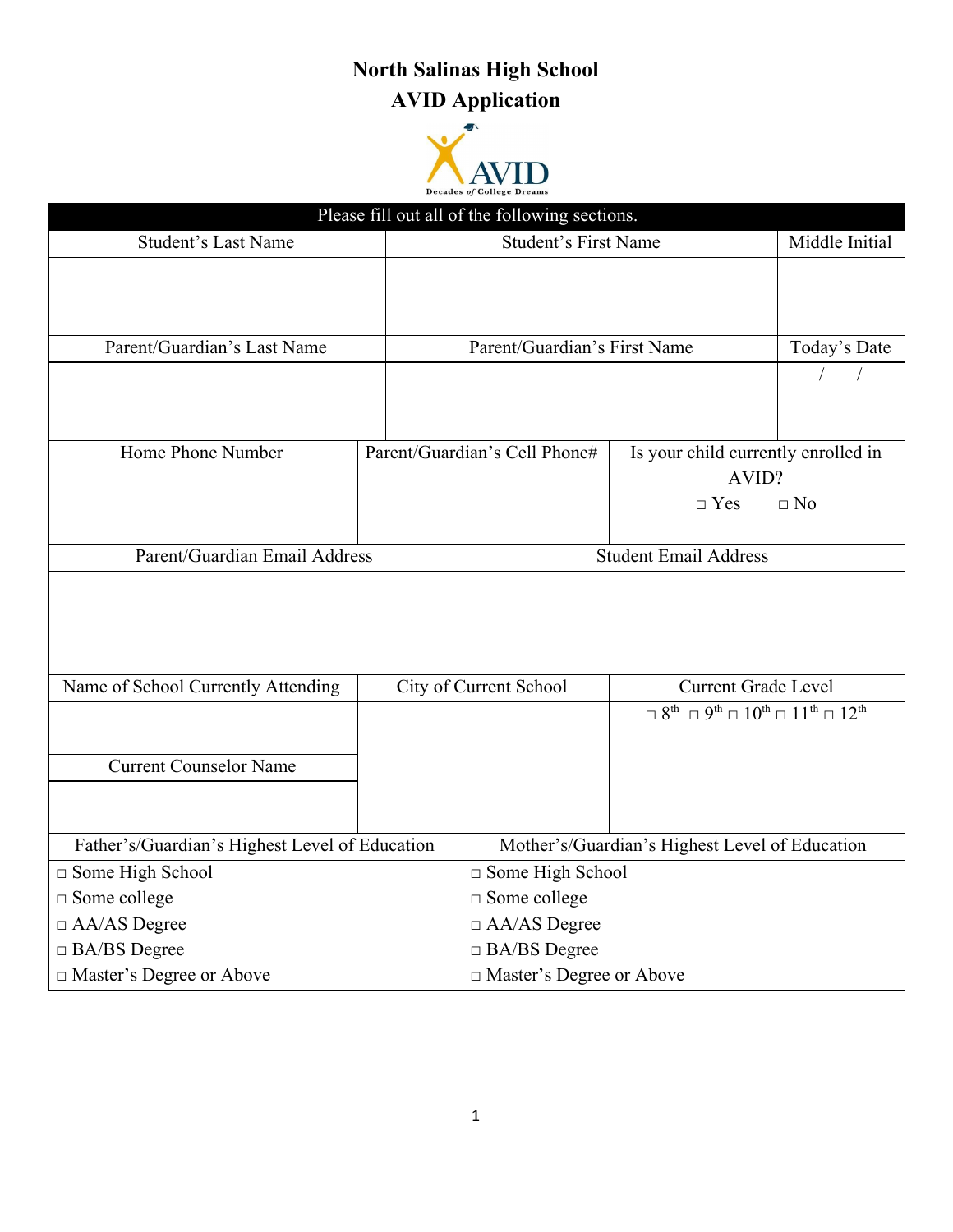## Teacher Recommendations: \*are useful for considering students for admission to the AVID program

| 1. Does this student seem to have college potential?           |                      | $\Box$ Never $\Box$ Sometimes $\Box$ Always |      |
|----------------------------------------------------------------|----------------------|---------------------------------------------|------|
| 2. Does this student display good classroom work habits?       |                      | $\Box$ Never $\Box$ Sometimes $\Box$ Always |      |
| 3. Does this student practice good citizenship?                |                      | $\Box$ Never $\Box$ Sometimes $\Box$ Always |      |
| 4. Does this student work collaboratively with other students? |                      | $\Box$ Never $\Box$ Sometimes $\Box$ Always |      |
| <b>Additional Comments:</b>                                    |                      |                                             |      |
| Name of Teacher (Please Print)                                 | Signature of Teacher |                                             | Date |
|                                                                |                      |                                             |      |
|                                                                |                      |                                             |      |

| 1. Does this student seem to have college potential?                                                          |                      |  | $\Box$ Never $\Box$ Sometimes $\Box$ Always |      |
|---------------------------------------------------------------------------------------------------------------|----------------------|--|---------------------------------------------|------|
| 2. Does this student display good classroom work habits?                                                      |                      |  | $\Box$ Never $\Box$ Sometimes $\Box$ Always |      |
| 3. Does this student practice good citizenship?                                                               |                      |  | $\Box$ Never $\Box$ Sometimes $\Box$ Always |      |
| 4. Does this student work collaboratively with other students?<br>$\Box$ Never $\Box$ Sometimes $\Box$ Always |                      |  |                                             |      |
| <b>Additional Comments:</b>                                                                                   |                      |  |                                             |      |
|                                                                                                               |                      |  |                                             |      |
|                                                                                                               |                      |  |                                             |      |
|                                                                                                               |                      |  |                                             |      |
| Name of Teacher (Please Print)                                                                                | Signature of Teacher |  |                                             | Date |
|                                                                                                               |                      |  |                                             |      |
|                                                                                                               |                      |  |                                             |      |

If I qualify for AVID, I will do the following:

- Enroll in rigorous coursework
- Maintain a successful grade point average
- Maintain satisfactory citizenship, attendance, and participation in all classes
- Maintain an organized AVID binder with a daily planner, assignments, and daily Cornell notes in all classes
- Complete all homework assignments and commit to at least two hours of homework every night

 I agree to accept enrollment into the AVID elective class, which will offer academic support. I want to succeed, and I understand that I must take individual responsibility for my own success. I am committing to remaining in the AVID program for my high school career at North Salinas High School, and that I will be allowed to remain in the program only if I meet the responsibilities outlined above. Students who opt out of the AVID elective may not be able to get back into the program in subsequent years.

Student Signature **Date Contained Burners Contained Burners Contained Burners Contained Burners Contained Burners Contained Burners Contained Burners Contained Burners Contained Burners Contained Burner**